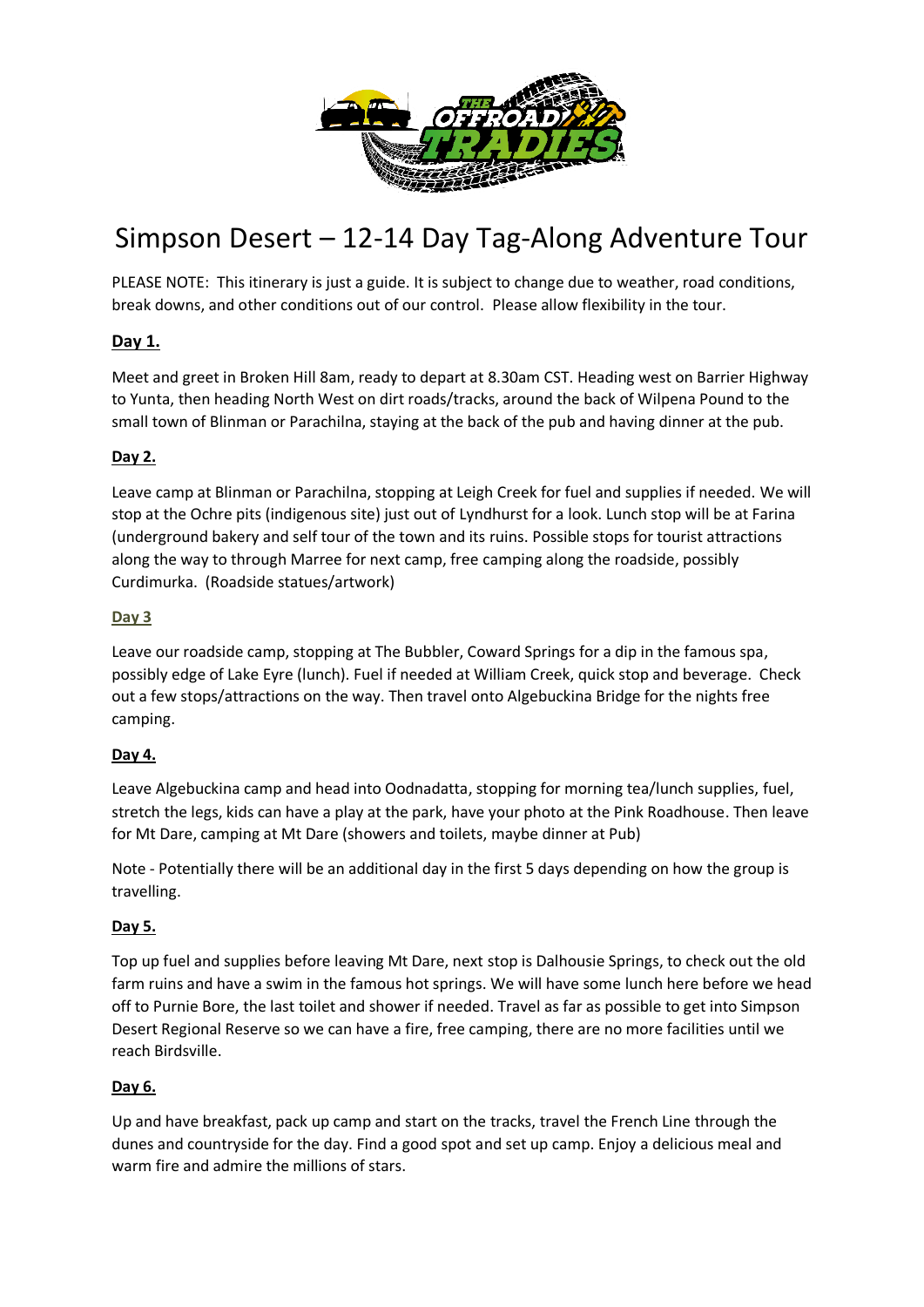#### **Day 7.**

Up and have breakfast, pack up camp and start on the tracks, travel the French Line to Erabena Track and follow that down to the Lone Gum Tree. Continue through the dunes and countryside for the day. Find a good spot and set up camp. Enjoy a delicious meal and warm fire and admire the millions of stars.

#### Day 8.

Up and breakfast, get on the tracks, travel along Knolls Track to check out Approdinna Attora Knolls, from there we will get back on the French Line and continue on to Poeppel Corner (photo time). We will find and set up camp near here. Enjoy a hearty bush meal and admire the stars as we sit around the fire and chat about the trip and other life stories.

#### Day 9.

Get up and enjoy another breakfast in the desert, pack up camp and make our way to the QAA which we will follow to Big Red (the last challenge of the desert crossing). After some fun attempting to get up Big Red, we can choose to make camp and watch the sunset with some nibbles and beverages. Or option 2 will be watch the sunset and then head into Birdsville and set up camp (this option will give you 2 nights at Birdsville), this can be discussed on the day.

#### Day 10.

No need to rush this morning, we have the whole day to check out the local sites of Birdsville including Burke & Wills Tree, the Famous race track, have a fish in the Diamantina River and lunch at the Birdsville Bakery (maybe have a famous camel pie for lunch). The day would not be complete without dinner at the Birdsville Hotel. If possible please use this day to top up on fuel and supplies; we will need to leave on time tomorrow.

#### Day 11.

Up for breakfast, pack up and leave camp, we will take the Birdsville Development Road to Cordillo Access Rd. Stopping at some old ruins and Australia's largest shearing shed. After lunch we will take the Arrabury Rd heading to Innaminka, and check out local tourist attractions, such as Burke's grave, Burke & Wills Dig Tree and Coopers Creek, then head back to the campgrounds near pub.

#### Day 12.

Leave Innaminka (fuel and showers available before we leave), we will follow the Old Strzelecki Track to Merty Merty and onto the Merty Merty-Cameron Corner Rd through to Cameron Corner. Here you will have time to get your photo at the corner and have a cool drink at the pub. From the pub we will head to camp at Fort Grey campground, there is a nice bushwalk to some historic ruins and points of interest. Finishing the day off with a good meal with new friends.

#### Day 13.

Last day of tour, after breakfast and pack up we will take the Middle Rd the back way to Tibooburra, stopping at a few attractions (Olive Downs and The Jump Ups). When we arrive at Tibooburra there will be time to have a look around town, the Museum, the old Gold mine self tour, fuel up and have a bite to eat. From Tibooburra we will head south to Milparinka to have a look around this historic old mining town. Our last stop along the way is the famous Packsaddle Hotel, a must do if you are